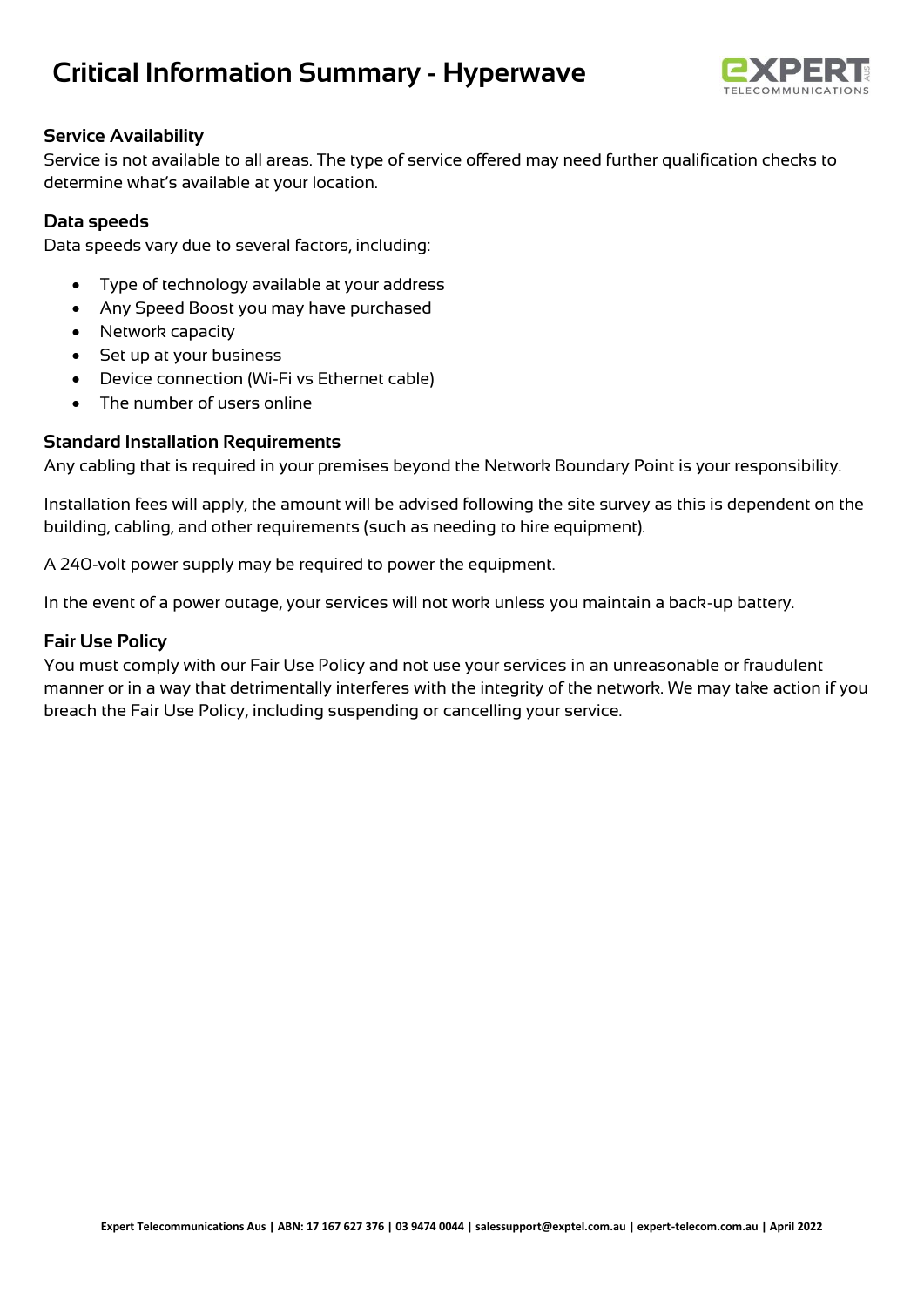## **Critical Information Summary – Hyperwave**



## **Understanding My Bill**

Your bill is issued on the same date each month. You're billed in advance for the minimum monthly charge, and in arrears for any usage not included in your plan. You may also be charged for individual services until all those in your plan are connected, so your first few bills may be higher or lower than expected. When you start or change your plan part way through a billing period, your first bill will have additional charges.

### **Pricing Information**

Pricing of a Hyperwave service is done upon application as it is dependent on multiple factors (for example; data speeds, contract length, installation options, if someone else in the building already has Hyperwave). Please refer to your Application Form for confirmation of your Monthly Access Fee, and Total Contract Value.

## **Changes To Your Plan**

From time to time, we may make changes to our plans (including price and inclusions), and we may need to move you to a new plan (which may cost more). This is only applicable if you are out of contract.

If we change your plan or move you to a new plan:

- (a) We'll give you at least 30 days' notice before making changes or automatically moving you to the closest available plan.
- (b) If you don't like the changes or the new plan, you can choose a new plan, or cancel your plan. If you cancel, you'll need to pay out the remaining cost of your devices, accessories, or services in full.

### **Minimum Contract Term**

24 or 36 months depending on your application.